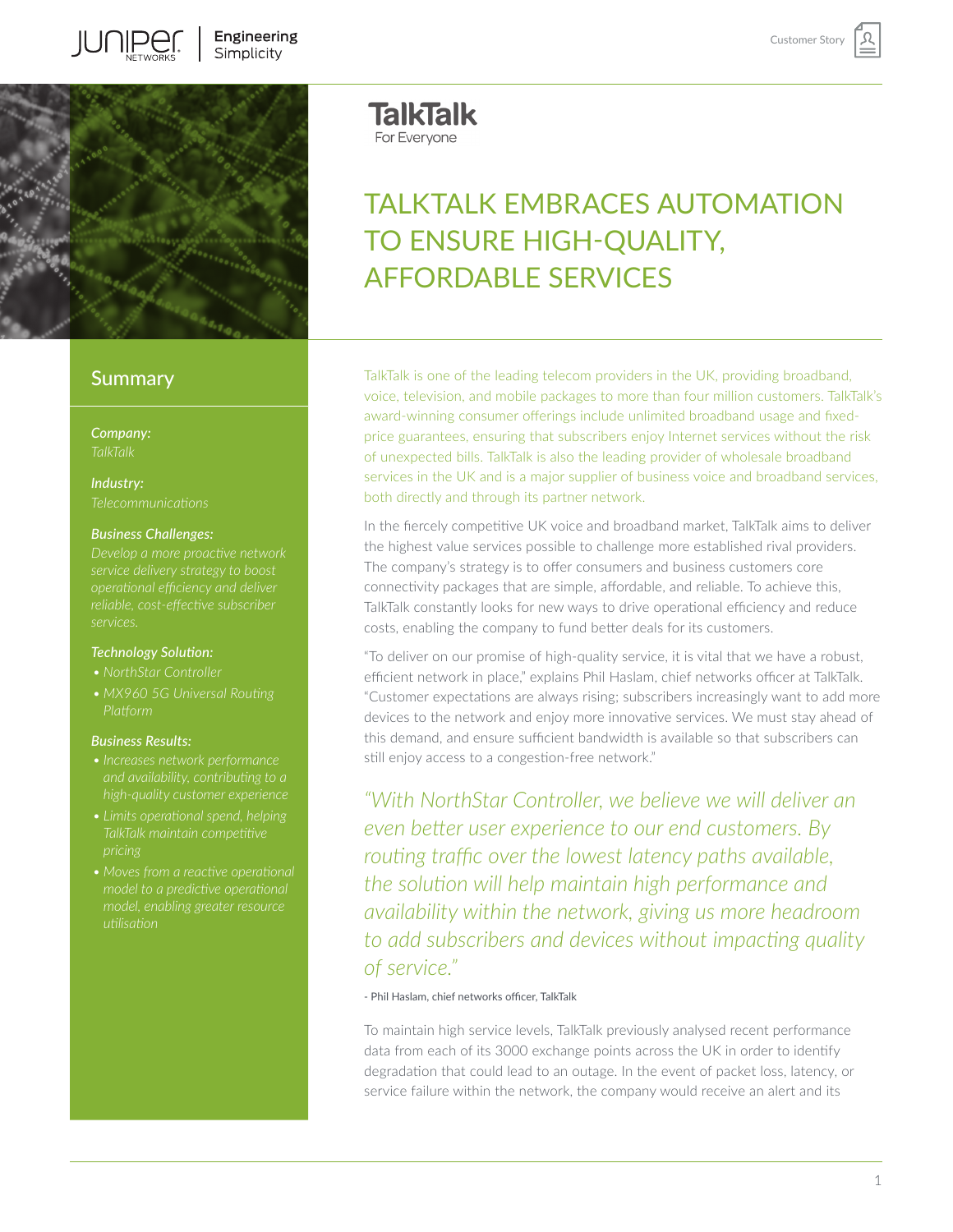engineers could take action. However, always keen to adopt the most advanced network management strategies, TalkTalk wanted to gain more real-time insights into the network.

Phil Haslam continues: "We realised that we were reacting to emerging network issues rather than being a step ahead of problems. We could test and assess the previous week's data from each exchange and every network asset and identify root causes to problems, but we could not always avoid outages in real time. To safeguard the quality of the user experience, we aimed to pioneer a more proactive approach."

## Technology Solution

To develop smarter monitoring processes, TalkTalk decided to deploy Juniper Networks® NorthStar Controller to manage traffic across its core network.

"Juniper is a major strategic partner for TalkTalk and its technology is integral to our operations," Haslam says. "We trust Juniper to deliver the most advanced software-defined networking tools, and we have used its next-generation solutions for many years with excellent results. The NorthStar Controller deployment is the latest stage of our partnership."

TalkTalk's latest deployment of Juniper technology focused on the entry points for subscribers at the edge of the network. The company uses the Juniper Networks MX960 5G Universal Routing Platform in 60 of its exchange points across the UK, allowing TalkTalk's four million subscribers to access the network and enjoy TV, broadband, and voice services. TalkTalk has also used the MX960 routers to create an MPLS layer across the network to enable the smooth movement of traffic from the edge to the core.

NorthStar Controller will enable TalkTalk's network engineers to utilise streaming telemetry to monitor the flow of data within the network and the performance of individual exchanges. Rather than collecting data from network links and analysing potential service degradation, streaming telemetry will give TalkTalk a real-time view of network status and events, allowing them to automatically initiate actions to prevent any impact on service quality.

TalkTalk will initially deploy NorthStar Controller across the core network, allowing the solution to understand and monitor traffic and make recommendations to the Network Operations Centre about more efficient paths. Network engineers will then evaluate the findings and reroute data traffic to avoid service degradation or latency. In the next phase, TalkTalk intends to use the NorthStar Controller's automation capabilities, allowing it to take links out of service and reroute traffic onto low-latency paths whenever it identifies a part of the network that has reached a certain performance degradation threshold.

To complete a smooth implementation, TalkTalk's in-house technicians will work closely with onsite Juniper engineers. "The level of support that we receive from Juniper has been great," Phil Haslam says. "Whenever we roll out new functionality or need to find a solution to a specific issue, we can go straight to its technical team and they will have an answer for us. They are also keen to integrate our feedback into their software delivery life cycle processes to achieve right first-time deployments and continuous quality improvement."

*"By optimising traffic flow and reducing downtime with the NorthStar Controller, we hope to curb our spend on fixing and repairing routes; in turn, this will have a positive impact on the cost of transporting each gigabit of data, so we can maintain our highly competitive customer deals."*

- Phil Haslam, chief networks officer, TalkTalk

## Business Results

When NorthStar Controller is fully operational, TalkTalk expects to manage data flows more efficiently than ever before, enabling it to optimize traffic paths across its network. The Juniper technology is designed to ensure that data travels on fast-path routes and help the service provider to identify and route highpriority traffic onto the most effective paths so that it reaches its destination as quickly as possible.

As Phil Haslam explains, "With NorthStar Controller, we believe we will deliver an even better user experience to our end customers. By routing traffic over the lowest latency paths available, the solution will help maintain high performance and availability within the network, giving us more headroom to add subscribers and devices without impacting quality of service for anyone. And in the event of interruptions to service, we can respond faster to find alternate routes and get things up and running again."

TalkTalk also continues to enjoy significant benefits thanks to its use of MX960 routers. The company now combines third-party software with the Juniper platforms to perform Domain Name System (DNS) caching at the network edge rather than in the core, reducing the overall volume of traffic crossing the TalkTalk network. With this innovative approach, whenever subscribers trying to access a website need to perform a DNS lookup, they enjoy sub-three-millisecond response times.